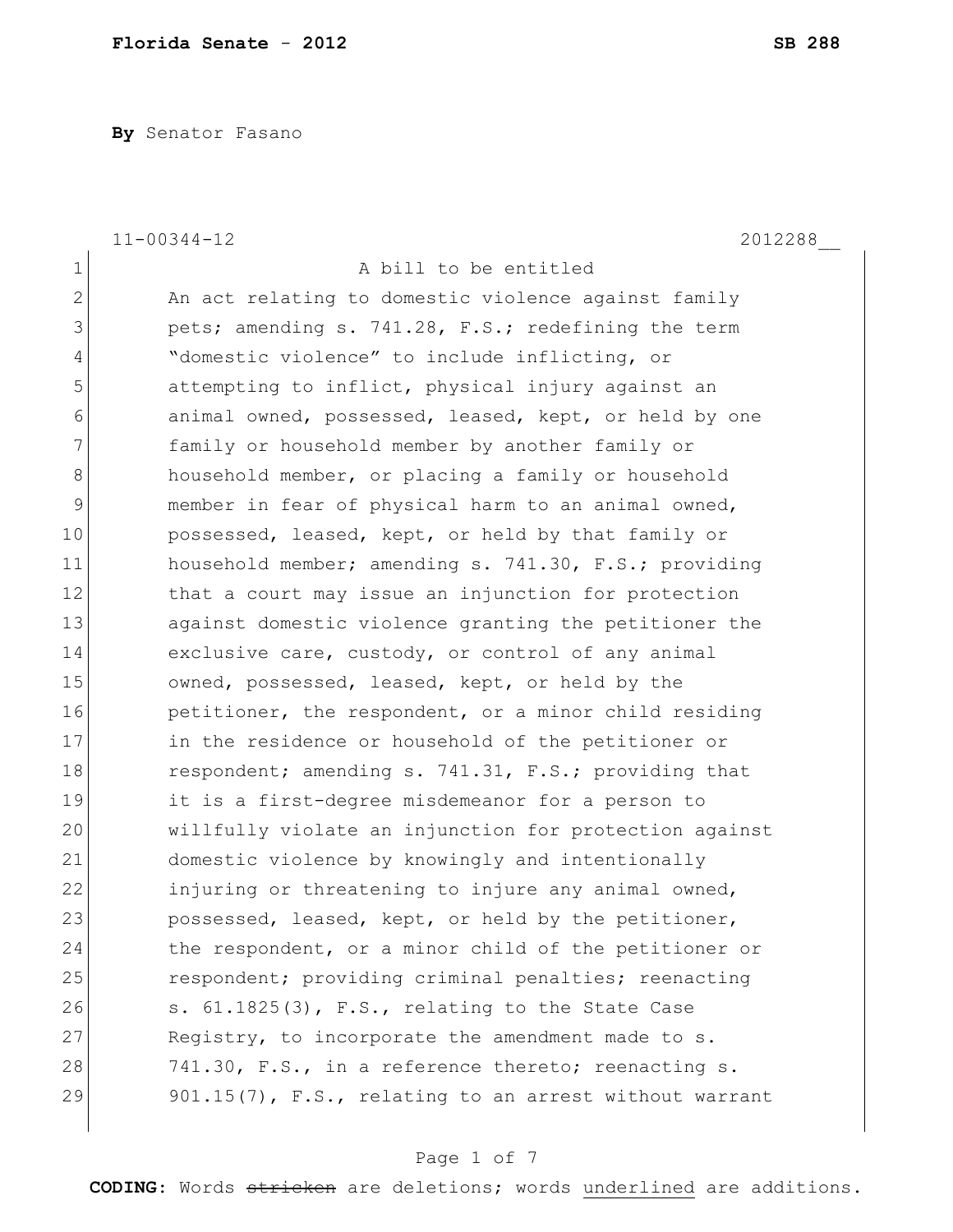|    | $11 - 00344 - 12$<br>2012288                                     |
|----|------------------------------------------------------------------|
| 30 | by a law enforcement officer, to incorporate the                 |
| 31 | amendment made to s. 741.31, F.S., in a reference                |
| 32 | thereto; providing an effective date.                            |
| 33 |                                                                  |
| 34 | Be It Enacted by the Legislature of the State of Florida:        |
| 35 |                                                                  |
| 36 | Section 1. Subsection (2) of section 741.28, Florida             |
| 37 | Statutes, is amended to read:                                    |
| 38 | 741.28 Domestic violence; definitions. - As used in ss.          |
| 39 | 741.28-741.31:                                                   |
| 40 | (2) "Domestic violence" means any assault, aggravated            |
| 41 | assault, battery, aggravated battery, sexual assault, sexual     |
| 42 | battery, stalking, aggravated stalking, kidnapping, false        |
| 43 | imprisonment, or any criminal offense resulting in physical      |
| 44 | injury or death of one family or household member by another     |
| 45 | family or household member. The term also includes inflicting,   |
| 46 | or attempting to inflict, physical injury against an animal      |
| 47 | owned, possessed, leased, kept, or held by one family or         |
| 48 | household member by another family or household member, or       |
| 49 | placing a family or household member in fear of physical harm to |
| 50 | an animal owned, possessed, leased, kept, or held by that family |
| 51 | or household member.                                             |
| 52 | Section 2. Paragraph (a) of subsection (6) of section            |
| 53 | 741.30, Florida Statutes, is amended to read:                    |
| 54 | 741.30 Domestic violence; injunction; powers and duties of       |
| 55 | court and clerk; petition; notice and hearing; temporary         |
| 56 | injunction; issuance of injunction; statewide verification       |
| 57 | system; enforcement.-                                            |
| 58 | (6) (a) Upon notice and hearing, when it appears to the          |

# Page 2 of 7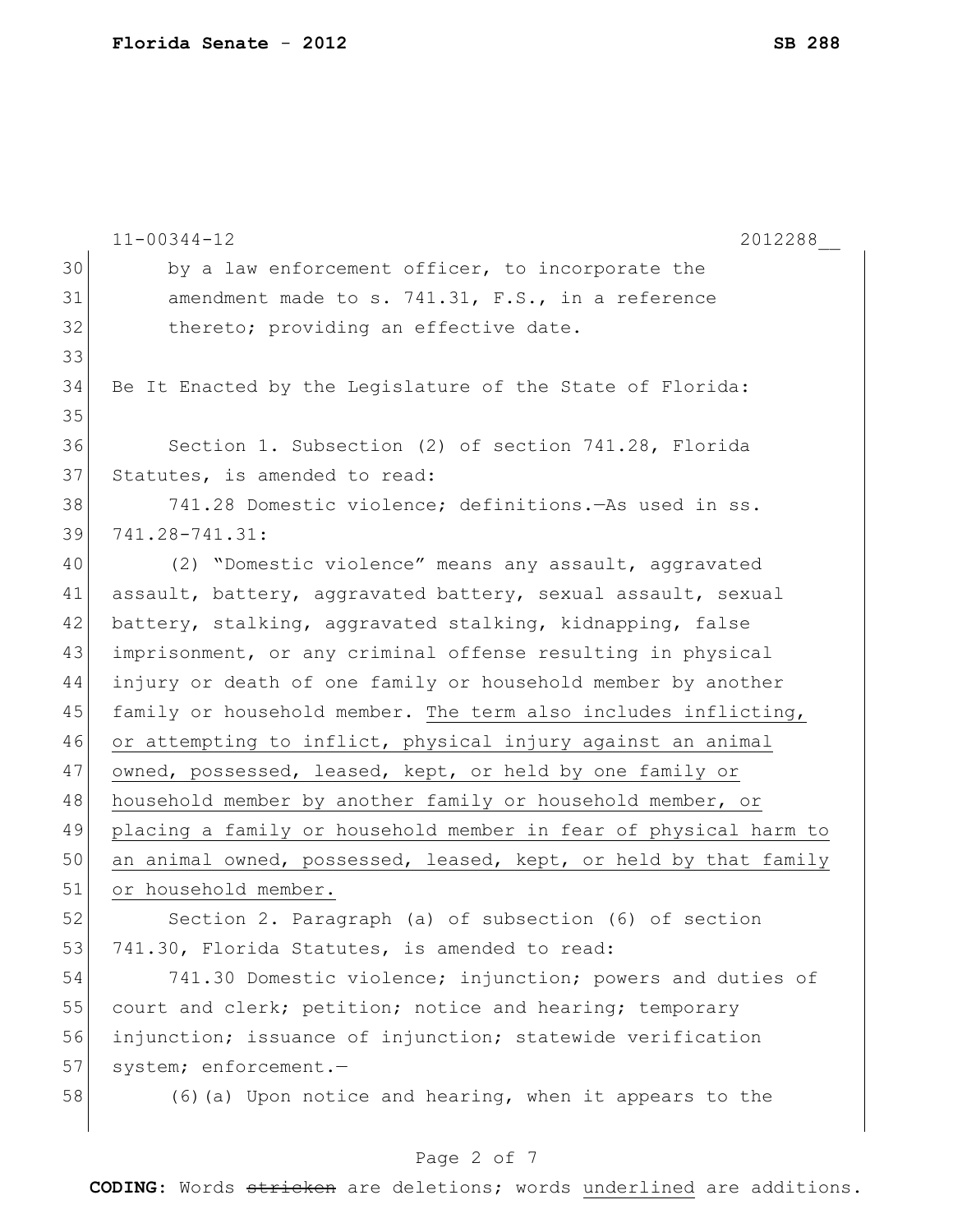76 the minor child.

11-00344-12 2012288\_\_ 59 court that the petitioner is either the victim of domestic 60 violence as defined by s.  $741.28$  or has reasonable cause to 61 believe he or she is in imminent danger of becoming a victim of 62 domestic violence, the court may grant such relief as the court 63 deems proper, including an injunction: 64 1. Restraining the respondent from committing any acts of 65 domestic violence. 66 2. Awarding to the petitioner the exclusive use and 67 possession of the dwelling that the parties share or excluding 68 the respondent from the residence of the petitioner.  $69$  3. On the same basis as provided in chapter 61, providing 70 the petitioner with 100 percent of the time-sharing in a 71 temporary parenting plan that shall remain in effect until the 72 order expires or an order is entered by a court of competent 73 jurisdiction in a pending or subsequent civil action or 74 proceeding affecting the placement of, access to, parental time 75 with, adoption of, or parental rights and responsibilities for

 4. On the same basis as provided in chapter 61, establishing temporary support for a minor child or children or the petitioner. An order of temporary support remains in effect 80 until the order expires or an order is entered by a court of competent jurisdiction in a pending or subsequent civil action 82 or proceeding affecting child support.

83 5. Ordering the respondent to participate in treatment, 84 intervention, or counseling services to be paid for by the 85 respondent. When the court orders the respondent to participate 86 in a batterers' intervention program, the court, or any entity 87 designated by the court, must provide the respondent with a list

### Page 3 of 7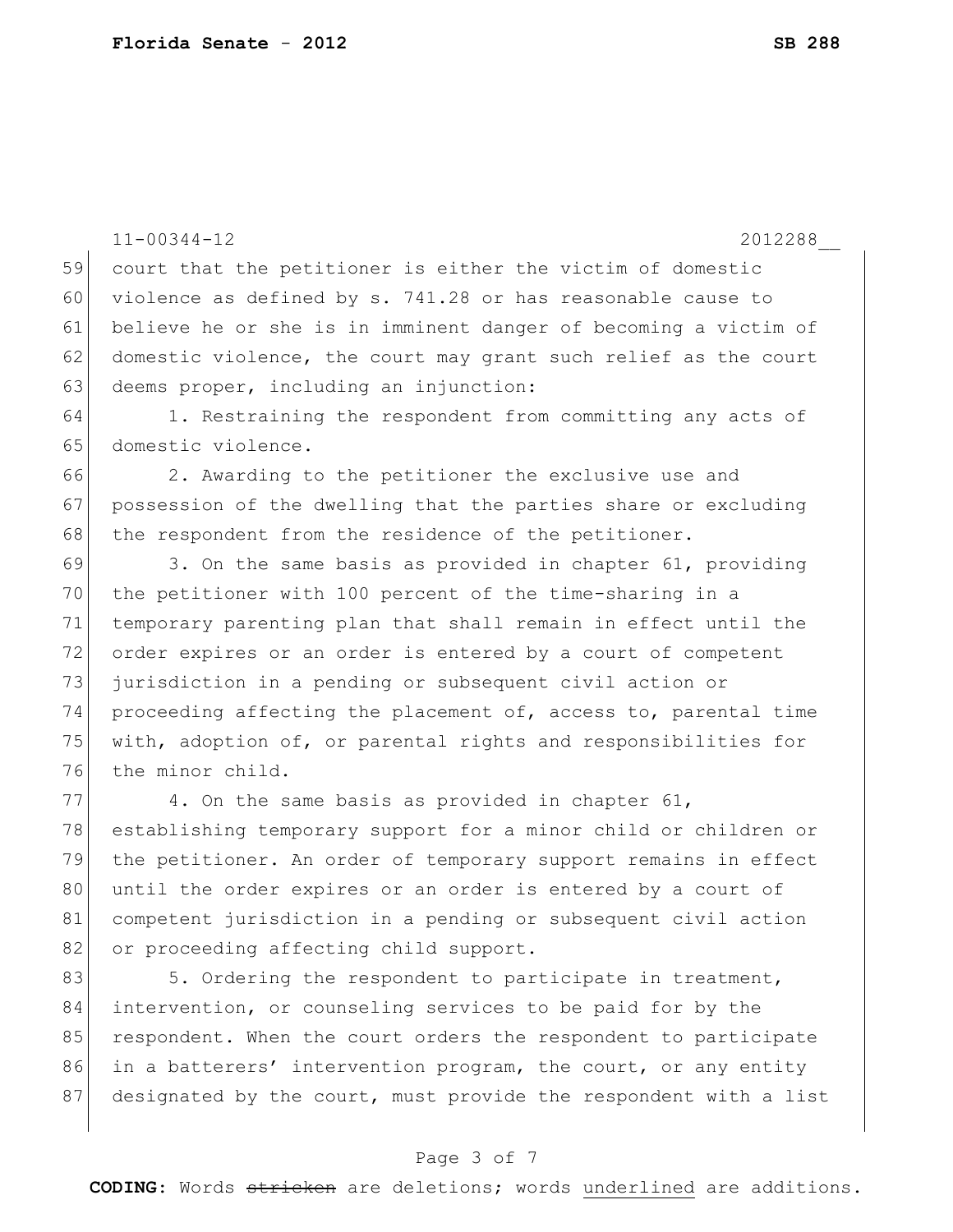|     | $11 - 00344 - 12$<br>2012288                                     |
|-----|------------------------------------------------------------------|
| 88  | of all certified batterers' intervention programs and all        |
| 89  | programs which have submitted an application to the Department   |
| 90  | of Children and Family Services to become certified under s.     |
| 91  | 741.32, from which the respondent must choose a program in which |
| 92  | to participate. If there are no certified batterers'             |
| 93  | intervention programs in the circuit, the court shall provide a  |
| 94  | list of acceptable programs from which the respondent must       |
| 95  | choose a program in which to participate.                        |
| 96  | 6. Referring a petitioner to a certified domestic violence       |
| 97  | center. The court must provide the petitioner with a list of     |
| 98  | certified domestic violence centers in the circuit which the     |
| 99  | petitioner may contact.                                          |
| 100 | 7. Granting to the petitioner the exclusive care, custody,       |
| 101 | or control of any animal owned, possessed, leased, kept, or held |
| 102 | by the petitioner, the respondent, or a minor child residing in  |
| 103 | the residence or household of the petitioner or the respondent;  |
| 104 | ordering the respondent to stay away from the animal; or         |
| 105 | forbidding the respondent from taking, transferring,             |
| 106 | encumbering, concealing, harming, or otherwise disposing of the  |
| 107 | animal.                                                          |
| 108 | 8.7. Ordering such other relief as the court deems               |
| 109 | necessary for the protection of a victim of domestic violence,   |
| 110 | including injunctions or directives to law enforcement agencies, |
| 111 | as provided in this section.                                     |
| 112 | Section 3. Paragraph (a) of subsection (4) of section            |
| 113 | 741.31, Florida Statutes, is amended to read:                    |
| 114 | 741.31 Violation of an injunction for protection against         |
| 115 | domestic violence.-                                              |
| 116 | (4) (a) A person who willfully violates an injunction for        |
|     |                                                                  |

# Page 4 of 7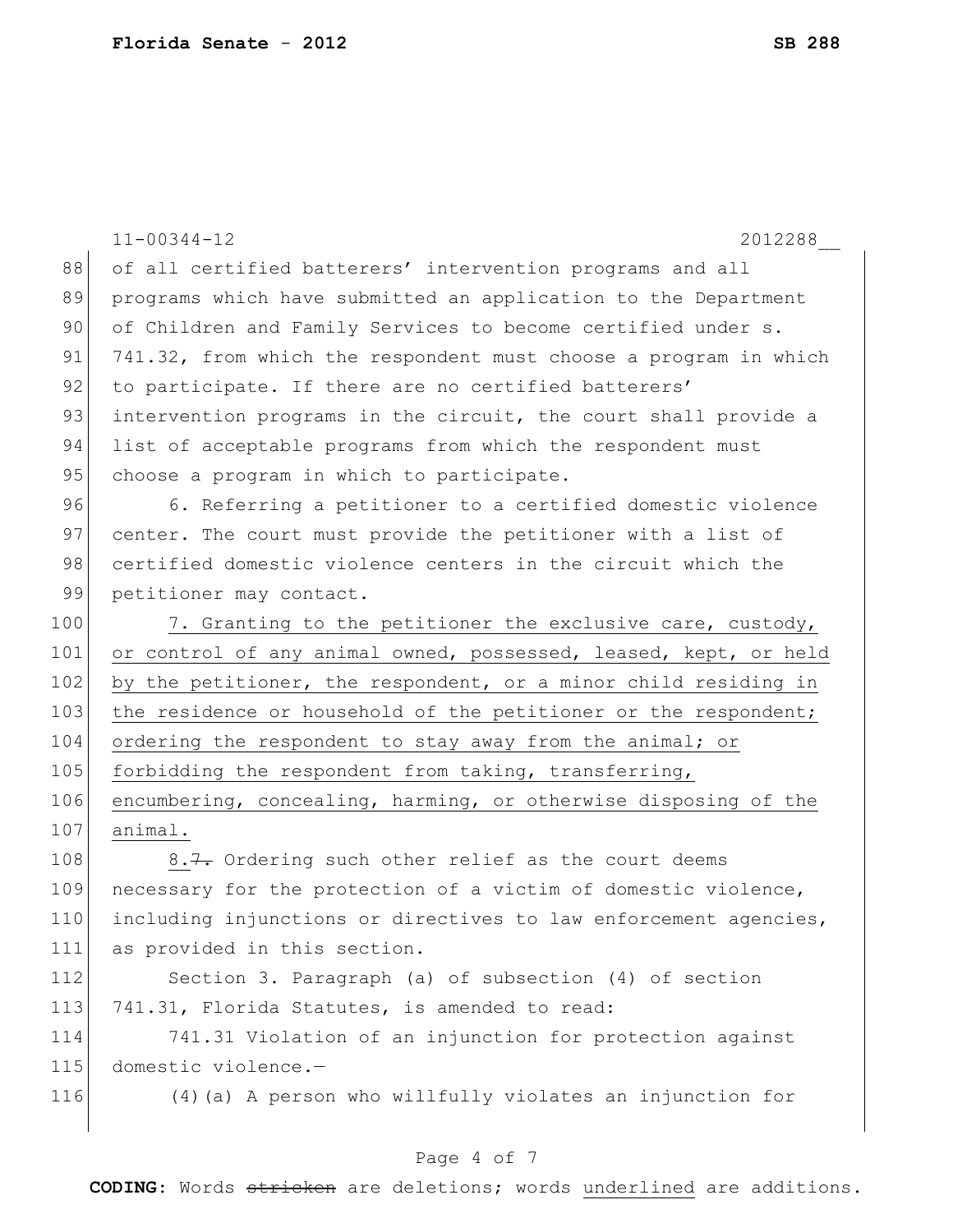|     | $11 - 00344 - 12$<br>2012288                                     |
|-----|------------------------------------------------------------------|
| 117 | protection against domestic violence issued pursuant to s.       |
| 118 | 741.30, or a foreign protection order accorded full faith and    |
| 119 | credit pursuant to s. 741.315, by:                               |
| 120 | 1. Refusing to vacate the dwelling that the parties share;       |
| 121 | 2. Going to, or being within 500 feet of, the petitioner's       |
| 122 | residence, school, place of employment, or a specified place     |
| 123 | frequented regularly by the petitioner and any named family or   |
| 124 | household member;                                                |
| 125 | 3. Committing an act of domestic violence against the            |
| 126 | petitioner;                                                      |
| 127 | 4. Committing any other violation of the injunction through      |
| 128 | an intentional unlawful threat, word, or act to do violence to   |
| 129 | the petitioner;                                                  |
| 130 | 5. Telephoning, contacting, or otherwise communicating with      |
| 131 | the petitioner directly or indirectly, unless the injunction     |
| 132 | specifically allows indirect contact through a third party;      |
| 133 | 6. Knowingly and intentionally coming within 100 feet of         |
| 134 | the petitioner's motor vehicle, whether or not that vehicle is   |
| 135 | occupied;                                                        |
| 136 | 7. Defacing or destroying the petitioner's personal              |
| 137 | property, including the petitioner's motor vehicle; or           |
| 138 | 8. Refusing to surrender firearms or ammunition if ordered       |
| 139 | to do so by the court; or                                        |
| 140 | 9. Knowingly and intentionally injuring or threatening to        |
| 141 | injure any animal owned, possessed, leased, kept, or held by the |
| 142 | petitioner, the respondent, or a minor child of the petitioner   |
| 143 | or respondent,                                                   |
| 144 |                                                                  |
| 145 | commits a misdemeanor of the first degree, punishable as         |
|     |                                                                  |

# Page 5 of 7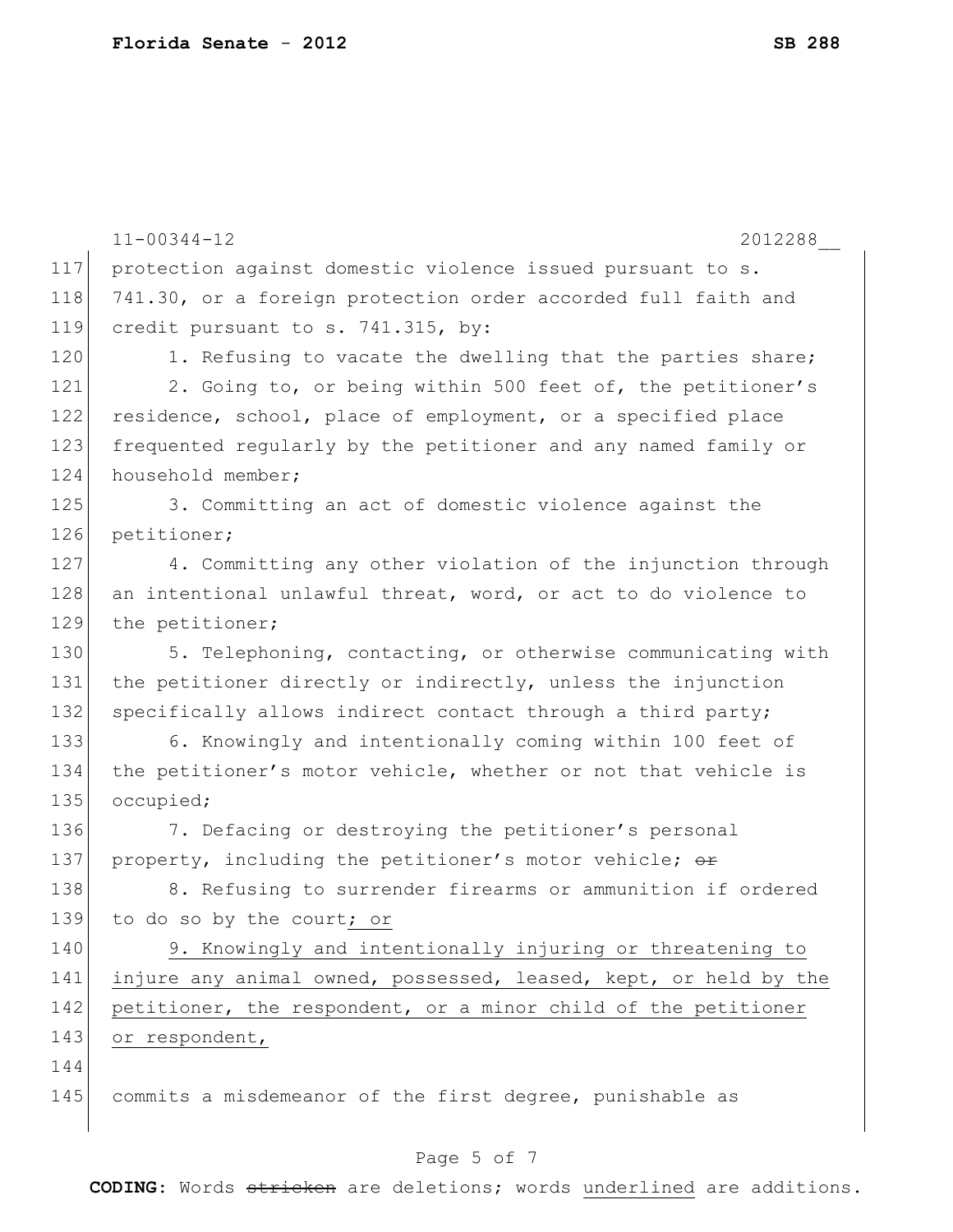|     | $11 - 00344 - 12$<br>2012288                                     |
|-----|------------------------------------------------------------------|
| 146 | provided in s. 775.082 or s. 775.083.                            |
| 147 | Section 4. For the purpose of incorporating the amendment        |
| 148 | made by this act to section 741.30, Florida Statutes, in a       |
| 149 | reference thereto, subsection (3) of section 61.1825, Florida    |
| 150 | Statutes, is reenacted to read:                                  |
| 151 | 61.1825 State Case Registry.-                                    |
| 152 | (3) (a) For the purpose of this section, a family violence       |
| 153 | indicator must be placed on a record when:                       |
| 154 | 1. A party executes a sworn statement requesting that a          |
| 155 | family violence indicator be placed on that party's record which |
| 156 | states that the party has reason to believe that release of      |
| 157 | information to the Federal Case Registry may result in physical  |
| 158 | or emotional harm to the party or the child; or                  |
| 159 | 2. A temporary or final injunction for protection against        |
| 160 | domestic violence has been granted pursuant to s. 741.30(6), an  |
| 161 | injunction for protection against domestic violence has been     |
| 162 | issued by a court of a foreign state pursuant to s. 741.315, or  |
| 163 | a temporary or final injunction for protection against repeat    |
| 164 | violence has been granted pursuant to s. 784.046; or             |
| 165 | 3. The department has received information on a Title IV-D       |
| 166 | case from the Domestic Violence and Repeat Violence Injunction   |
| 167 | Statewide Verification System, established pursuant to s.        |
| 168 | 784.046(8)(b), that a court has granted a party a domestic       |
| 169 | violence or repeat violence injunction.                          |
| 170 | (b) Before the family violence indicator can be removed          |
| 171 | from a record, the protected person must be afforded notice and  |
| 172 | an opportunity to appear before the court on the issue of        |
| 173 | whether the disclosure will result in harm.                      |
| 174 | Section 5. For the purpose of incorporating the amendment        |

# Page 6 of 7